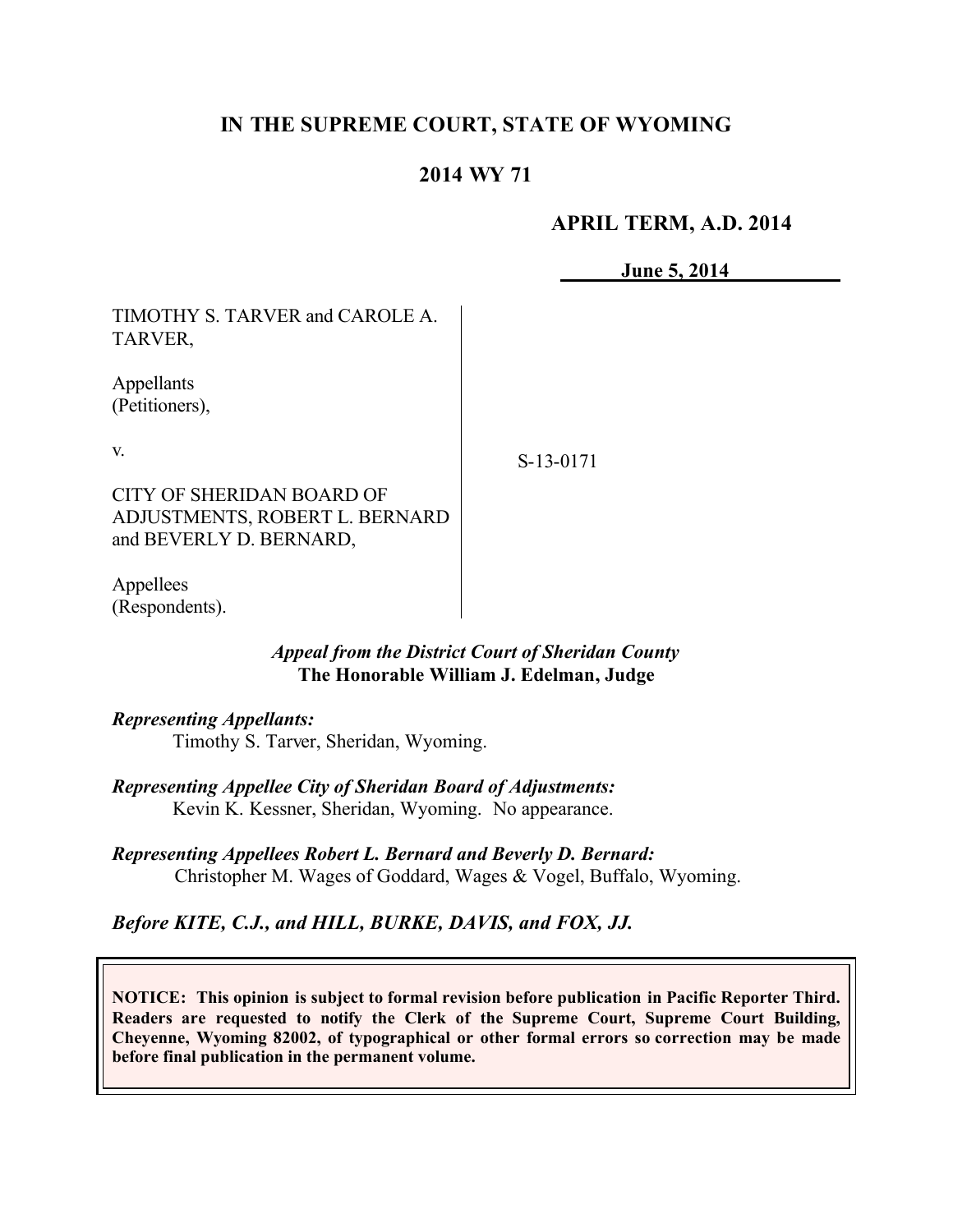### **KITE, Chief Justice.**

[¶1] Timothy S. and Carole A. Tarver appeal from the district court's order affirming the City of Sheridan Board of Adjustments'  $(Board)^{1}$  approval of Robert L. and Beverly D. Bernards' request for a special exemption to operate a bed and breakfast in an area zoned residential. The Tarvers claim the Bernards' application was barred by *res judicata*, the Board was without authority to impose parking restrictions on the bed and breakfast, and the bed and breakfast did not meet the requirements for a special exemption to the zoning ordinances.

[¶2] We conclude the Bernards were not barred from filing a second application for a special exemption, the Board acted within its authority when it conditioned the special exemption and its decision allowing the special exemption with parking conditions is supported by the record. We, therefore, affirm.

#### **ISSUES**

[¶3] The salient issues presented in this case are:

1. Was the Bernards' second application for a special exemption barred by *res judicata* or collateral estoppel?

2. Did the Board act in excess of its authority by requiring parking restrictions for the Bernards' bed and breakfast?

3. Was the Board's decision that the Bernards were entitled to a special exemption for their bed and breakfast supported by substantial evidence and in accordance with the  $law?$ <sup>2</sup>

### **FACTS**

 $\overline{a}$ 

 $<sup>1</sup>$  The City of Sheridan did not appear in this appeal.</sup>

 $2$  The Bernards claim they are entitled to dismissal of the Tarvers' appeal or a summary affirmance of the district court's order because the Tarvers violated W.R.A.P. 7.01 by failing to attach a copy of the district court's decision to their opening brief. Rule 7.01(j) requires the appellant to attach to the opening brief an appendix with copies of the final judgment or order appealed. In an administrative case, the appellant appeals the district court's ruling, but we review the agency's order. *See Vogt v. State ex rel. Dept. of Transp.,* 2013 WY 123, ¶ 12, 310 P.3d 899, 904 (Wyo. 2013). Thus, it is generally appropriate to attach both of those documents. W.R.A.P. 1.03 gives this Court discretion to sanction any non-jurisdictional error in a brief as we deem appropriate. In this case, the Tarvers' failure to attach a copy of the district court's decision does not create an undue burden, and we decline the Bernards' request to dismiss the appeal or summarily affirm the district court's decision.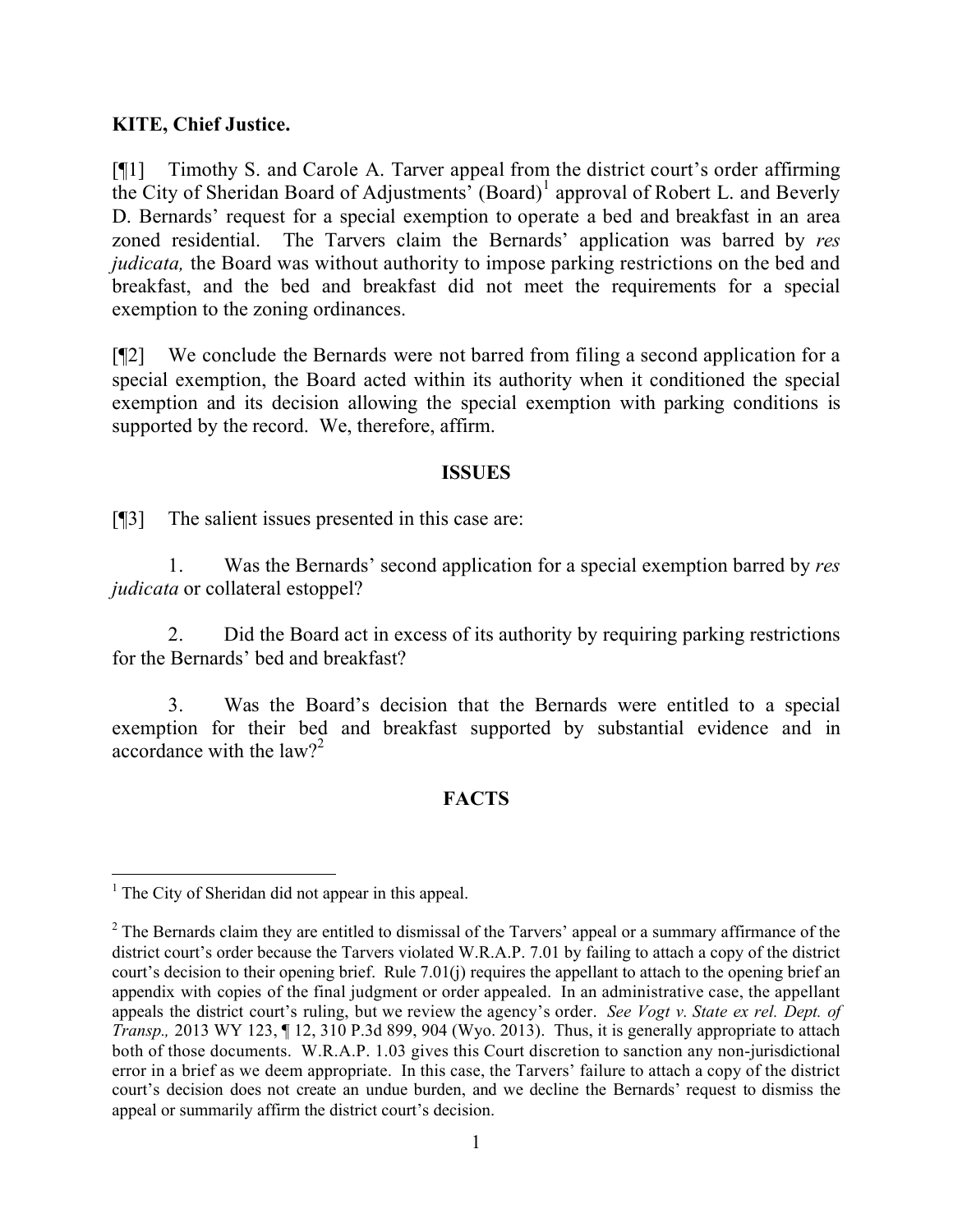[¶4] The procedural history of this case is complex. On March 24, 2011, the Bernards filed their first application for a special exemption to operate a bed and breakfast in an area of Sheridan, Wyoming which was zoned as an R-1 Residence District. As part of the application process, they were required to give notice to neighbors within 300 feet of the boundary of their property. The Tarvers live within the notification area and objected to the Bernards' application on several bases, including increased traffic and parking issues.

[ $[$ [5] The Board held a hearing on April 14, 2011,<sup>3</sup> and approved the Bernards' application with several conditions, one being the Bernards had to submit an off-street parking plan that met the approval of city staff prior to operation of the bed and breakfast. The Tarvers filed a petition for review with the district court. While the appeal was pending, the Bernards worked with the city staff to secure approval of their parking plan. After engaging an attorney and an engineer, the Bernards finally obtained the city staff's approval of their parking plan on December 16, 2011.

[¶6] On January 13, 2012, the district court reversed the Board's approval of the Bernards' special exemption application, finding the Board had not followed the proper procedures in considering and granting the special exemption. The Bernards did not appeal the district court's decision.

[¶7] The Bernards filed a second application for a special exemption on January 25, 2012, and included the recently approved parking plan and a certificate of occupancy confirming the bed and breakfast complied with all code requirements. The Tarvers again objected, claiming the Bernards' second application was barred by *res judicata* and, even if it was not barred, the application should be denied because of the deleterious effect of a bed and breakfast on the neighborhood.

<sup>&</sup>lt;sup>3</sup> Although the Tarvers maintain the hearing on the Bernards' first application was a contested case, it is not clear from the record whether that hearing was a public hearing or a contested case hearing. See our discussion of the differences between the types of administrative hearings in *Northern Laramie Range Foundation v. Converse County Bd. of County Comm'rs,* 2012 WY 158, ¶¶ 10-20, 290 P.3d 1063, 1070- 73 (Wyo. 2012). *See also* Wyo. Stat. Ann. § 15-1-606 (indicating that boards of adjustment take action at "board meetings"); *Gilbert v. Bd. of County Comm'rs of Park County,* 2010 WY 68, 232 P.3d 17 (Wyo. 2010); *Donaghy v. Bd. of Adjustment of City of Green River,* 2002 WY 150, 55 P.3d 707 (Wyo. 2002); *Ebzery v. City of Sheridan,* 982 P.2d 1251 (Wyo. 1999); *Juroszek v. City of Sheridan Bd. of Adjustment,*  948 P.2d 1370 (Wyo. 1997); and *Cook v. Zoning Bd. of Adjustment for City of Laramie,* 776 P.2d 181 (Wyo. 1989) for examples of different types of hearings on zoning matters.

The Board held another hearing on the Bernards' first application on August 11, 2011, after which it issued more detailed findings of fact and conclusions of law. In its decision on the Tarvers' petition for review of the Board's decision on the Bernards' first application, the district court ruled that the Board did not have the authority to reconsider the April decision at the August hearing. *See also Rosenberger v. City of Casper Bd. of Adjustment,* 765 P.2d 367 (Wyo. 1988) (discussing board's authority to rehear decision granting conditional use permit). In any event, the hearing on the Bernards' second application, which is the subject of this appeal, was clearly a contested case hearing.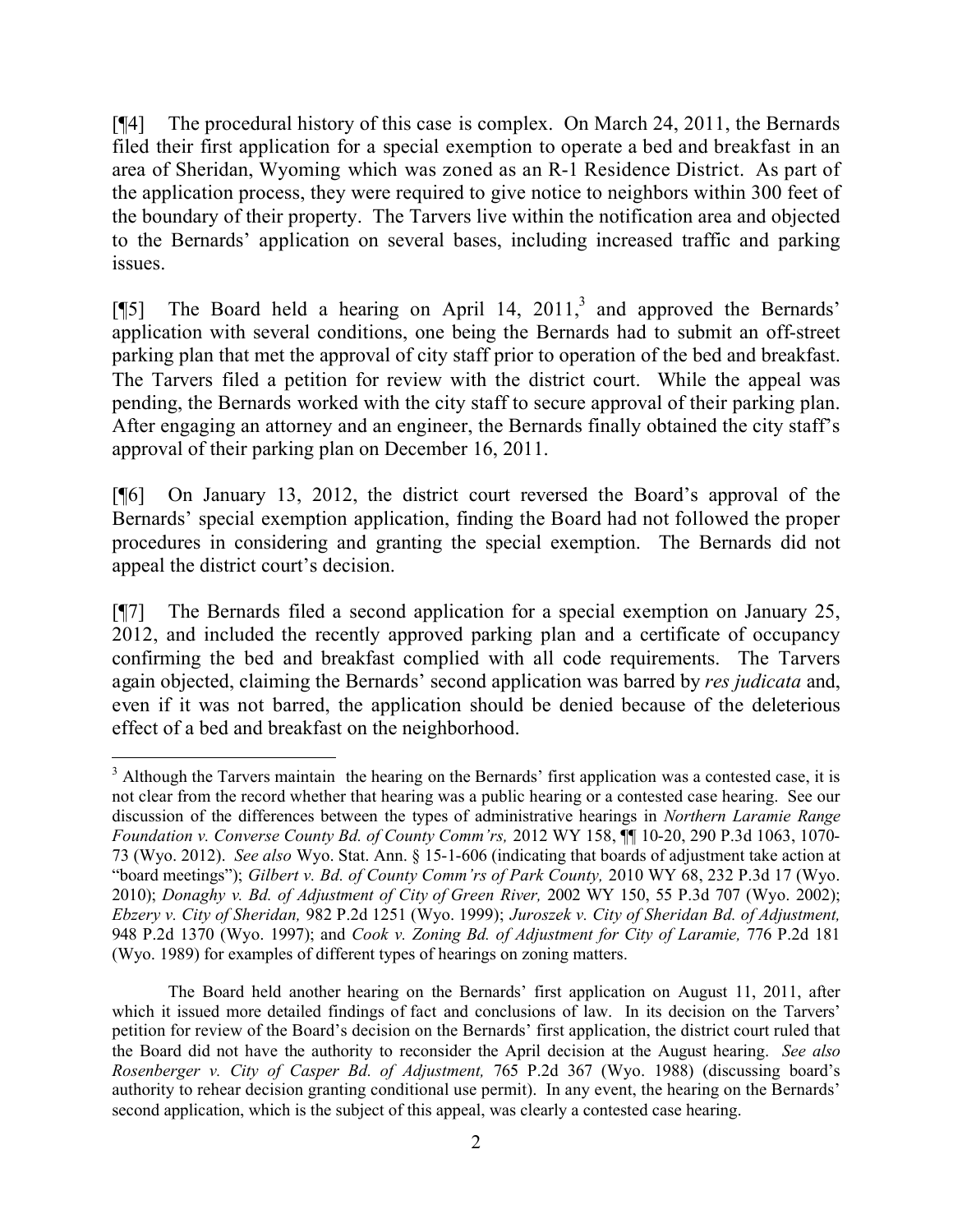[¶8] The Board engaged a hearing officer to conduct a contested case hearing on the matter. The hearing officer apparently determined that the Bernards' application was not barred by *res judicata*,<sup>4</sup> and after a contested case hearing, the Board granted the Bernards' application on the condition that they record restrictive covenants incorporating the approved parking plan. The Tarvers filed another petition for review with the district court. The district court affirmed the Board's decision, and the Tarvers filed a timely notice of appeal with this Court.

#### **STANDARD OF REVIEW**

[¶9] Our review of the Board's decision granting the Bernards a special exemption for operation of their bed and breakfast is governed by Wyo. Stat. Ann. § 16-3-114(c) (LexisNexis 2013):

> (c) To the extent necessary to make a decision and when presented, the reviewing court shall decide all relevant questions of law, interpret constitutional and statutory provisions, and determine the meaning or applicability of the terms of an agency action. In making the following determinations, the court shall review the whole record or those parts of it cited by a party and due account shall be taken of the rule of prejudicial error. The reviewing court shall:

> (i) Compel agency action unlawfully withheld or unreasonably delayed; and

> (ii) Hold unlawful and set aside agency action, findings and conclusions found to be:

> (A) Arbitrary, capricious, an abuse of discretion or otherwise not in accordance with law;

> (B) Contrary to constitutional right, power, privilege or immunity;

> (C) In excess of statutory jurisdiction, authority or limitations or lacking statutory right;

<sup>4</sup> The record does not contain an order denying the Tarvers' motion to dismiss on the basis of *res judicata*; however, the circumstances indicate their motion was denied.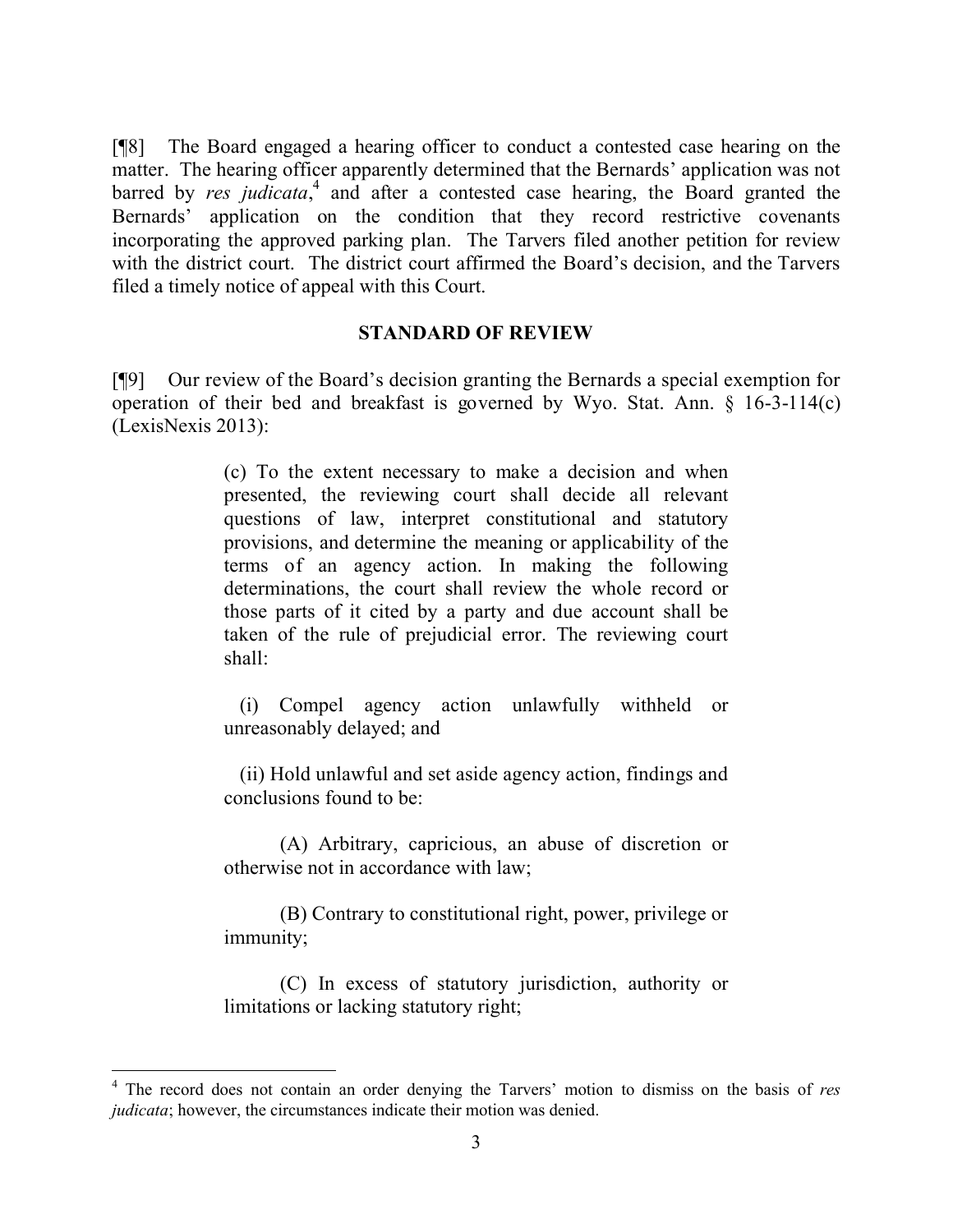(D) Without observance of procedure required by law;

or

(E) Unsupported by substantial evidence in a case reviewed on the record of an agency hearing provided by statute.

Specific aspects of the standard of review will be set out in the discussion of the issues, below.

## **DISCUSSION**

## **A.** *Res Judicata/Collateral Estoppel*

[¶10] The application of preclusion doctrines such as *res judicata* and/or collateral estoppel involves questions of law. *Goodman v. Voss,* 2011 WY 33, ¶ 23, 248 P.3d 1120, 1127 (Wyo. 2011). We review an agency's conclusions of law *de novo* and affirm only if the agency's conclusions are in accordance with the law. *Moss v. State ex rel. Wyo. Workers' Safety & Comp. Div.,* 2010 WY 66, ¶ 11, 232 P.3d 1, 4 (Wyo. 2010); *Dale v. S & S Builders, LLC,* 2008 WY 84, ¶ 22, 188 P.3d 554, 561 (Wyo. 2008).

[¶11] In general, preclusion concepts apply to land use and zoning decisions. 101A C.J.S. *Zoning & Land Planning* § 279 (2014). *See also Hilltop Terrace Homeowner's Ass'n v. Island County,* 891 P.2d 29, 35 (Wash. 1995) (en banc); *Joelson v. City of Casper,* 676 P.2d 570 (Wyo. 1984). *Res judicata* bars litigation of previously litigated claims or causes of action; collateral estoppel prohibits re-litigation of formerly litigated issues. Given the limited authority of governmental agencies, collateral estoppel is often more appropriate for application in the administrative context. *Tenorio v. State ex rel. Wyo. Workers' Comp. Div.,* 931 P.2d 234, 238 (Wyo. 1997).

[¶12] The factors considered in applying collateral estoppel include:

(1) whether the issue decided in the prior adjudication was identical with the issue presented in the present action; (2) whether the prior adjudication resulted in a judgment on the merits; (3) whether the party against whom collateral estoppel is asserted was a party or in privity with a party to the prior adjudication; and (4) whether the party against whom collateral estoppel is asserted had a full and fair opportunity to litigate the issue in the prior proceeding.

*Kahrs v. Bd. of Trustees for Platte County School Dist. No. 1,* 901 P.2d 404, 406 (Wyo. 1995), quoting *Slavens v. Bd. of County Comm'rs for Uinta County,* 854 P.2d 683, 686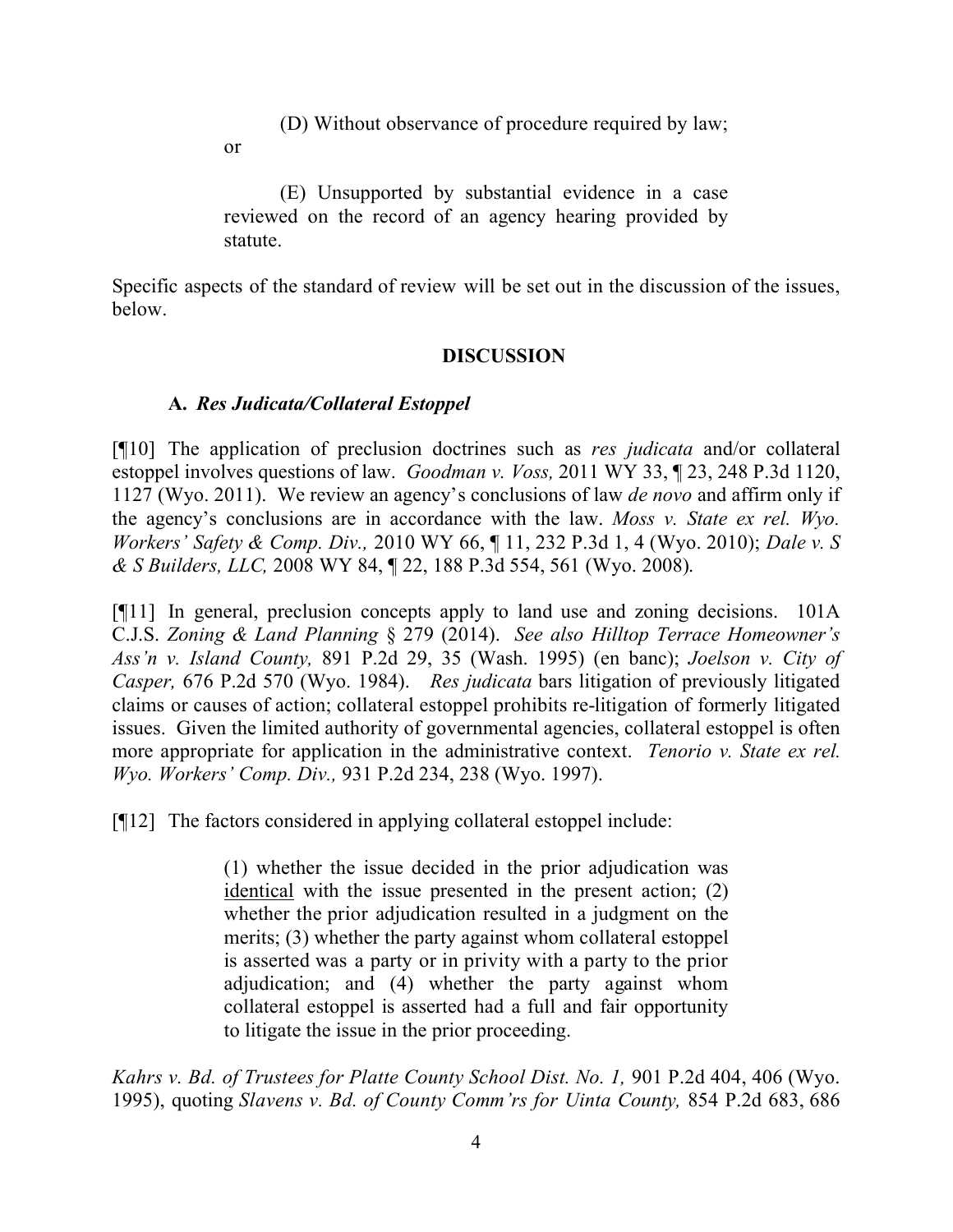(Wyo. 1993) (emphasis in original). The factors for application of *res judicata* are similar:

> Four factors are examined to determine whether the doctrine of res judicata applies: (1) identity in parties; (2) identity in subject matter; (3) the issues are the same and relate to the subject matter; and (4) the capacities of the persons are identical in reference to both the subject matter and the issues between them.

*Wyodak Resources Dev. Corp. v. Wyo. Dept. of Revenue,* 2002 WY 181, ¶ 11, 60 P.3d 129, 135 (Wyo. 2002), quoting *Eklund v. PRI Environmental, Inc.,* 2001 WY 55, ¶ 15, 25 P.3d 511, 517 (Wyo. 2001) (citation omitted). The two doctrines differ in that *res judicata* bars claims that could have been brought in the first action even if they were not. *Stoneking v. Wheatland Rural Elec. Ass'n,* 2003 WY 81, ¶ 11, 72 P.3d 272, 275-76 (Wyo. 2003).

[¶13] Although the decision of a zoning authority will generally be considered final and identical subsequent applications are barred under principles of *res judicata* and/or collateral estoppel, "*res judicata* will not prevent the approval of a second application where the second application presents substantial changes from the first application." 101A C.J.S. *Zoning & Land Planning* § 279. *See also Hilltop Terrace,* 891 P.2d at 35; *In re Woodstock Community Trust & Housing Vermont PRD,* 60 A.3d 686, 692 (Vt. 2012). Under those circumstances, the issues or subject matters presented in the two administrative actions are not identical.

[¶14] In the case at bar, the Board approved the first application, but its decision was reversed by the district court because the agency failed to comply with its own rules and procedures. The general issues in the two administrative actions were the same, i.e., applications seeking approval of a special exemption for operation of a bed and breakfast in a residential area. However, the second application differed from the first because it included an approved parking plan and a certificate of occupancy.

[¶15] In addition, the district court's reversal of the Board's decision on the Bernards' first application clearly was not a final judgment on the merits. The district court explained its initial decision as follows:

> 22. The City of Sheridan Code governing the Board provides that the Board has the authority "[t]o hear and decide special exemptions to the terms of this ordinance upon which the board is required to pass." Sheridan Municipal Code, Appendix A § 14.2. The city code further provides that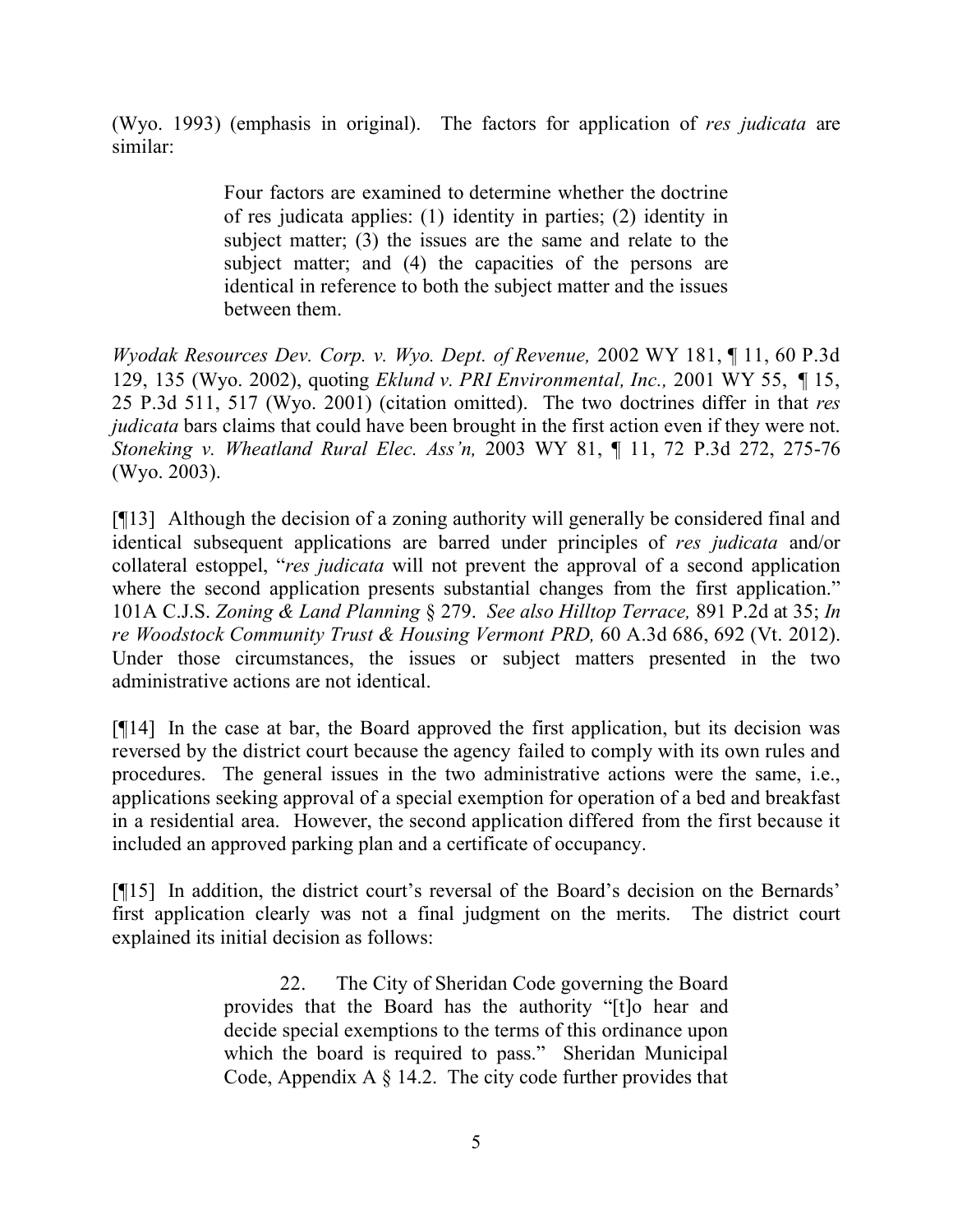[i]n granting special exemptions, the board shall find the following:

(a) The exemption requested is listed as an allowed special exemption within the zoning district in which the property is located.

(b) The use is consistent with the goals, policies, and recommended future land use of the adopted master plan.

(c) The granting of the exemption is in harmony with the general purposes and intent of the ordinance and will not be injurious to the neighborhood or otherwise detrimental to the public welfare.

23. The Board failed to make two of the three findings required by the Sheridan Municipal Code when it issued its order granting the Bernards' exemption application. According to the meeting minutes, Mr. Tarver addressed the three findings that were required by the city code at the hearing. Mr. Tarver indicated that he believed the first finding, that the exemption was an allowed exemption within its zoning district, had been met; however, Mr. Tarver also indicated that the second two findings needed to be addressed by the Board. Despite that, the record only reflects that the Board made one of the required findings.

24. The record before the Court is extremely limited. The parties provided to the Court, and stipulated to the accuracy of, the minutes from the April 14, 2011 hearing; however, no verbatim record of the hearing was provided. Based on the limited record that is before the Court, there is no evidence that the Board made all three findings mandated by  $\S$  14.2. The Board did find, as required under  $\S$  14.2(a), that the exemption requested was a special exemption allowed under the code. Thereafter, however, the Board simply found that "granting the special exemption is not contrary to the public interest, and is in harmony with the spirit of the zoning ordinance, as long as the property owner complies with other aspects of the zoning ordinance." One could only assume that finding was intended as a convenient shorthand for the proposition that "[t]he use is consistent with the goals, policies, and recommended future land use of the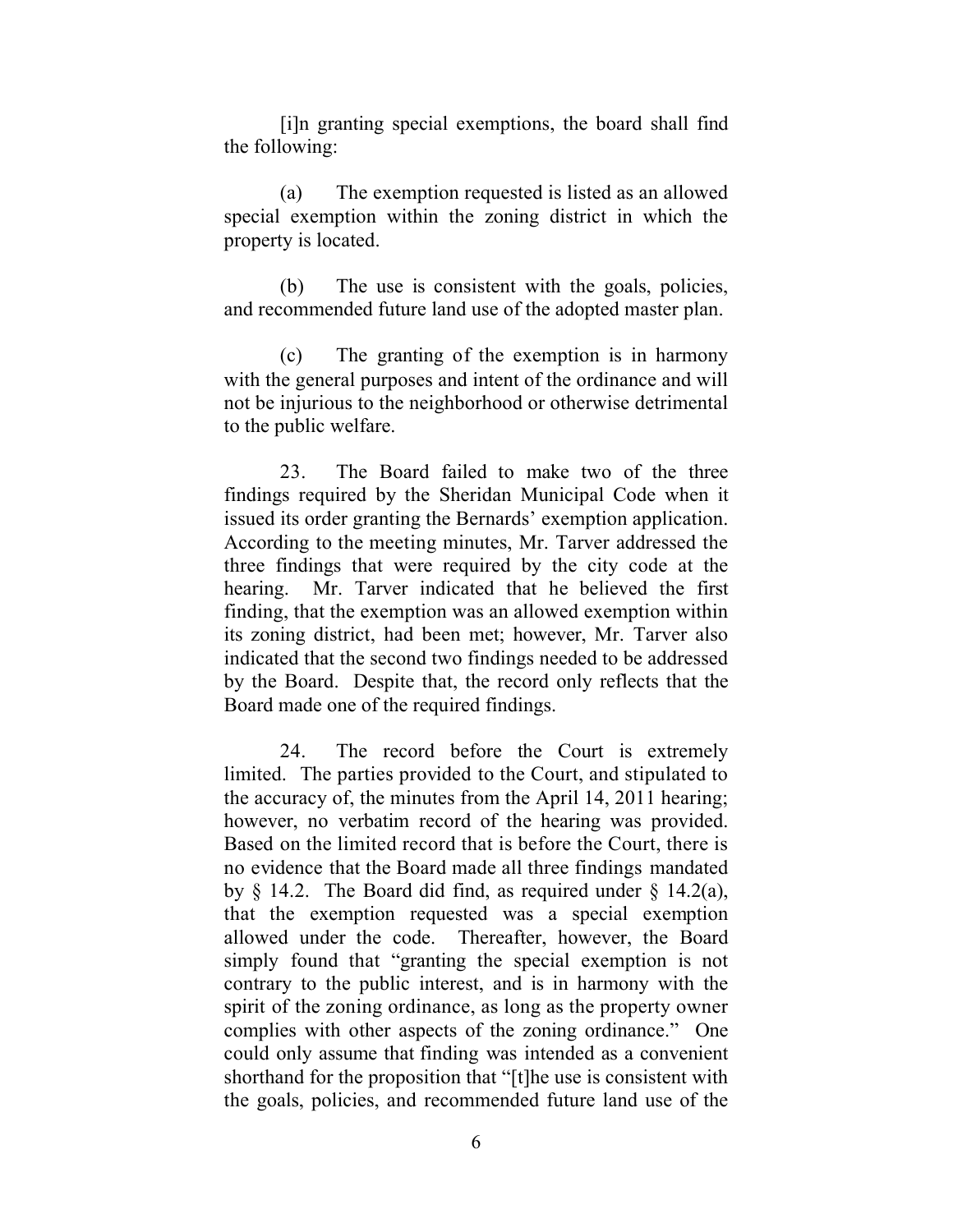adopted master plan" (the finding required by  $\S$  14.2(b)) and that "[t]he granting of the exemption is in harmony with the general purposes and intent of the ordinance and will not be injurious to the neighborhood or otherwise detrimental to the public welfare" (the finding required by  $\S$  14.2(c)). ... The Board's finding falls short of the explicit requirements of the code. From the record before the Court, it is apparent that the Board failed to comply with the procedures required by the Sheridan Municipal Code because the Board failed to make the findings set forth in  $\S$  14.2 (b) and (c). Accordingly, the Board's decision cannot be upheld. [footnote 2]

[footnote 2 stated]: The Court further notes that given the limited record before the Court (including no verbatim record of the hearing, brief meeting minutes, and no other findings of fact or conclusions of law from the Board in support of its decision), there is no substantial evidence to support the three findings required by the municipal code. Because the Court concluded that the Board failed to comply with the procedures required by law, the court does not need to undertake a "substantial evidence" analysis, except to note that the lack of support in the record for the  $\S$  14.2 findings is a sufficient and independent ground for reversal.

. . . .

27. [T]he Board failed to follow its own procedure by failing to make the findings required by the Sheridan Municipal Code. Thus, the Board's decision is reversible under W.S.  $\S$  16-3-114(c)(ii)(D) for failing to follow the procedures prescribed by law. Furthermore, given the scant record before the Court, there is no substantial evidence in the record to support the Board's findings that the special exemption application should be granted. If a new application for a special exemption were filed, it should be clear from the record for future review that required findings are made and substantiated.

[¶16] The district court's decision was clearly based upon the Board's failure to follow the proper procedures and analyze the relevant legal questions. As such, the district court did not reach a final decision on the merits. The Tarvers argue, nonetheless, that the district court's mention of a lack of substantial evidence in the record finally decided the matter. The district court mentioned the inadequacy of the factual evidence in the record, but its focus was on the lack of record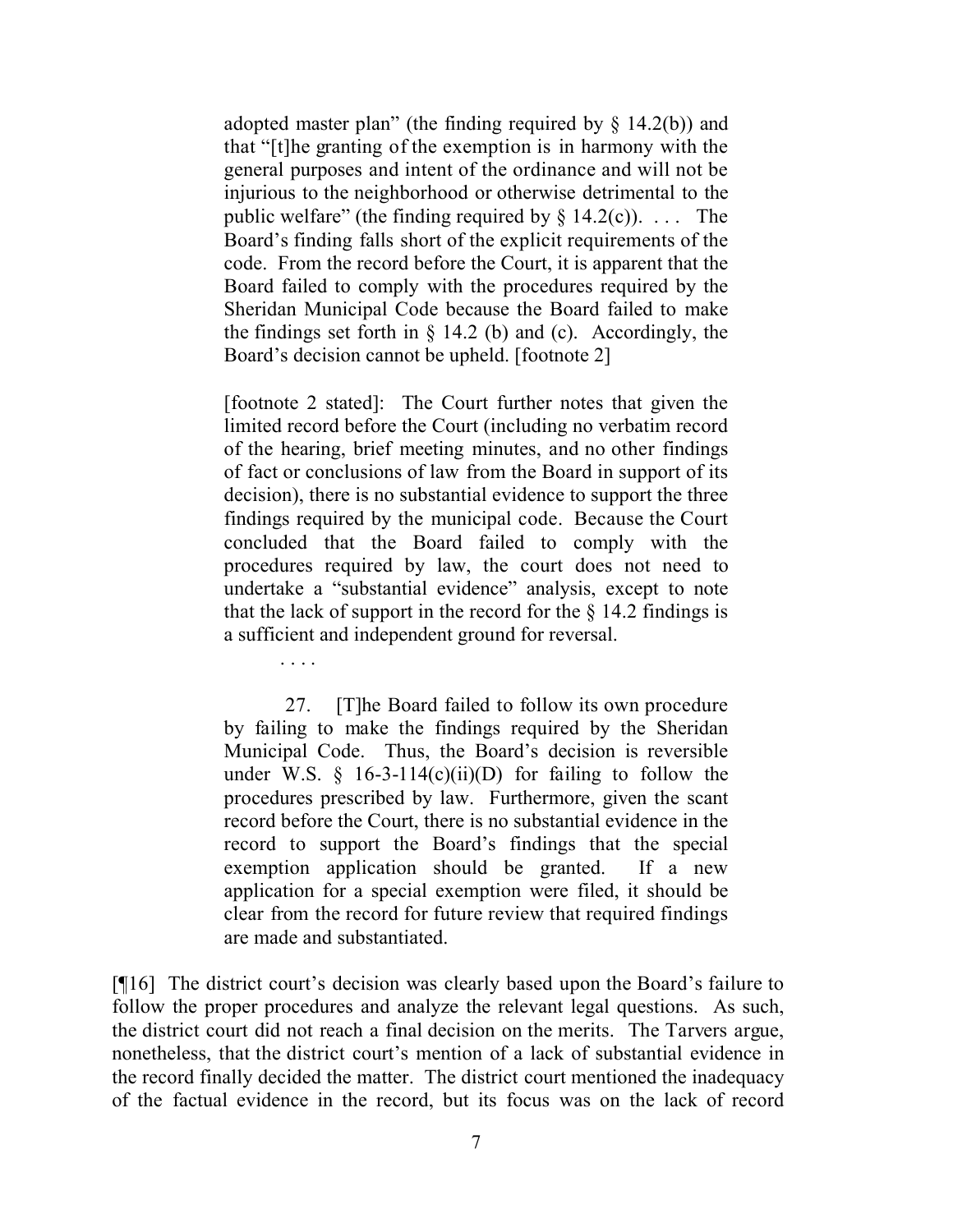altogether, rather than the lack of evidence within a sufficient record.

[¶17] It is also clear the district court did not consider its decision in that first appeal to be a final decision on the merits. In Paragraph 27 of its decision, it specifically mentioned the possibility of another application being filed and directed how the Board should analyze it if that occurred. Considering the Tarvers' argument that the Bernards were barred from bringing a second application by the earlier ruling, the district court stated:

> The Court finds that *res judicata* is not applicable in the present case. The Court finds that due to the Board's failure to follow its own rules and procedures during the first application process, the matter was not fully and fairly litigated in that proceeding. Penalizing an applicant for an agency's failure to adhere to its own rules and procedures would be patently unfair, and, the ends of justice require that the Bernards be allowed to reapply and have their application be administered in the proper manner.

[¶18] We agree with both of the district court's observations. The requisite issue was not fully and fairly litigated and there was no final decision on the merits of the first application. It would also be unfair to apply a preclusion doctrine against the Bernards under the circumstances of this case because the agency erred in applying its own rules and procedures. We have stated that one of the goals of *res judicata* is to "give, rather than deny, justice." *Eklund v. Farmers Ins. Exchange*, 2004 WY 24, ¶ 22, 86 P.3d 259, 265 (Wyo. 2004); *Cermak v. Great West Cas. Co.,* 2 P.3d 1047, 1054 (Wyo. 2000). The Bernards' second application for a special exemption was not barred by *res judicata* or collateral estoppel.

# *B. The Board's Authority to Condition a Special Exemption*

[¶19] The Tarvers maintain that the Board did not have authority to impose any type of parking restrictions on a property zoned R-1 Residence. This seems like a strange argument for them to make, considering one of their objections to the bed and breakfast was parking. However, their argument makes sense when considered in context. The Tarvers assert the city staff concluded that allowing the bed and breakfast without parking restrictions would be injurious to the neighborhood and R-1 zoning does not allow any parking restrictions for existing structures. Thus, they argue, the Board was without authority to impose parking restrictions and, without the restrictions, the Bernards could not meet the requirements for a special exemption.

[¶20] As we noted in the standard of review section, above, an agency's decision will be held unlawful and set aside if it is "[i]n excess of statutory jurisdiction, authority or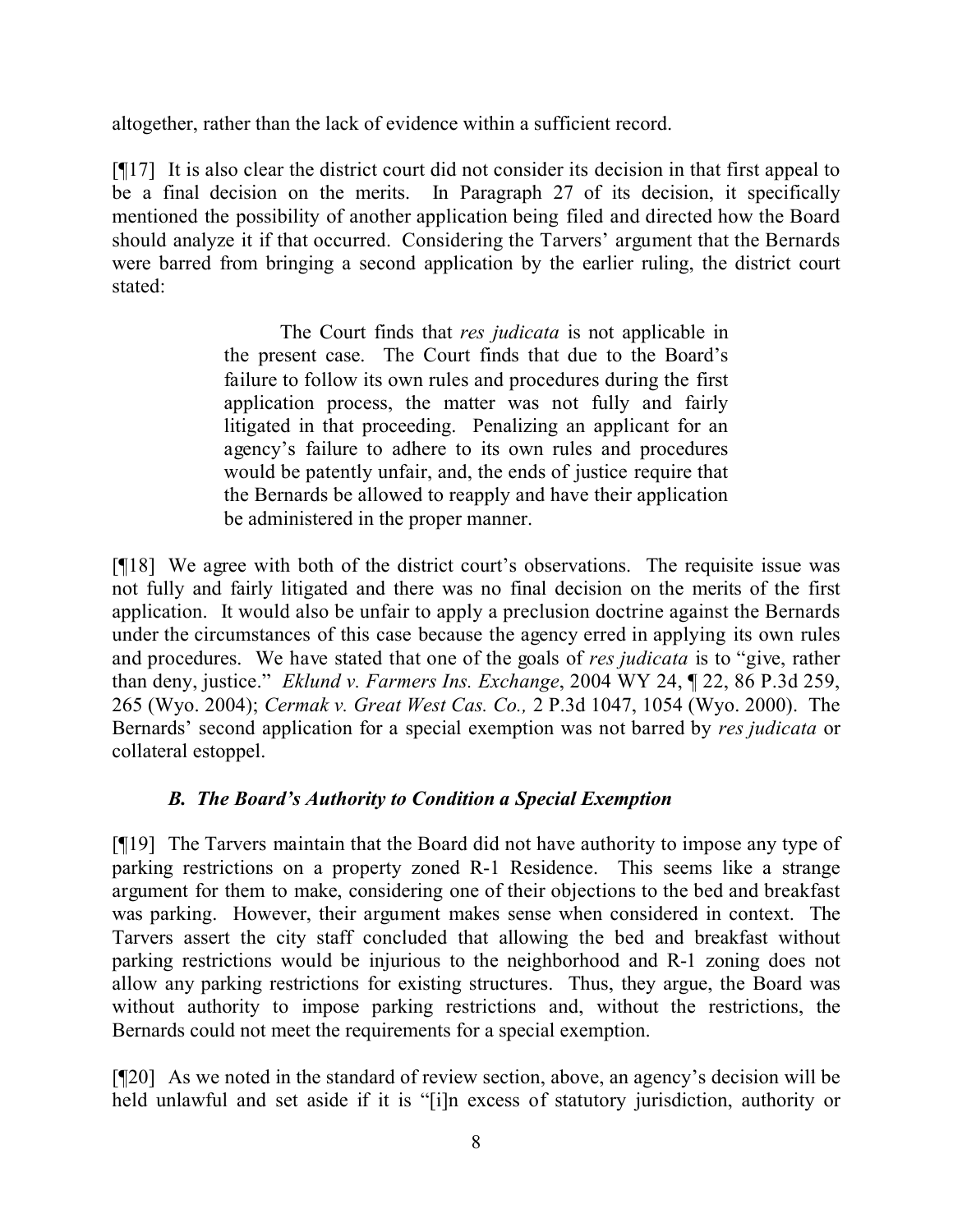limitations or lacking statutory right." Section 16-3-114(c)(ii)(C). *See also Horse Creek Conservation Dist v. State ex rel. Wyo. Attorney General,* 2009 WY 143, ¶ 30, 221 P.3d 306, 316 (Wyo. 2009) (agencies can exercise only those powers authorized by statute). Interpretation of statutes, administrative regulations and municipal ordinances is a matter of law, which we review *de novo. J & T Properties, LLC v. Gallagher,* 2011 WY 112, 256 P.3d 522 (Wyo. 2011) (statutes); *Laramie County Sheriff's Dept. v. Cook,* 2012 WY 47, 272 P.3d 966 (Wyo. 2012) (administrative regulations); *Snake River Brewing Co. v. Town of Jackson,* 2002 WY 11, 39 P.3d 397 (Wyo. 2002) (municipal ordinances). To interpret statutory language:

> [T]he paramount consideration is to determine the legislature's intent, which must be ascertained initially and primarily from the words used in the statute. We look first to the plain and ordinary meaning of the words to determine if the statute is ambiguous. A statute is clear and unambiguous if its wording is such that reasonable persons are able to agree on its meaning with consistency and predictability. Conversely, a statute is ambiguous if it is found to be vague or uncertain and subject to varying interpretations. If we determine that a statute is clear and unambiguous, we give effect to the plain language of the statute.

*Dorr v. Smith, Keller & Associates,* 2010 WY 120, ¶ 11, 238 P.3d 549, 552 (Wyo.2010) (citation omitted).

*Office of State Lands & Investments v. Mule Shoe Ranch, Inc., 2011 WY 68, 13, 252* P.3d 951, 954-55 (Wyo. 2011). All statutory provisions pertaining to the same subject are considered *in pari materia*. *Sorensen v. State Farm Auto. Ins. Co.,* 2010 WY 101, ¶ 13, 234 P.3d 1233, 1237 (Wyo. 2010).

[¶21] Wyoming statutes give the governing body of any city or town the right to regulate land use. Wyo. Stat. Ann. § 15-1-601 (LexisNexis 2013) states:

> (a) The governing body of any city or town, by ordinance, may:

> > (i) Regulate and restrict the:

(A) Height, number of stories and size of buildings and other structures;

(B) Percentage of lot that may be occupied;

(C) Size of yards, courts and other open spaces;

(D) Density of population; and

(E) Location and use of buildings, structures and land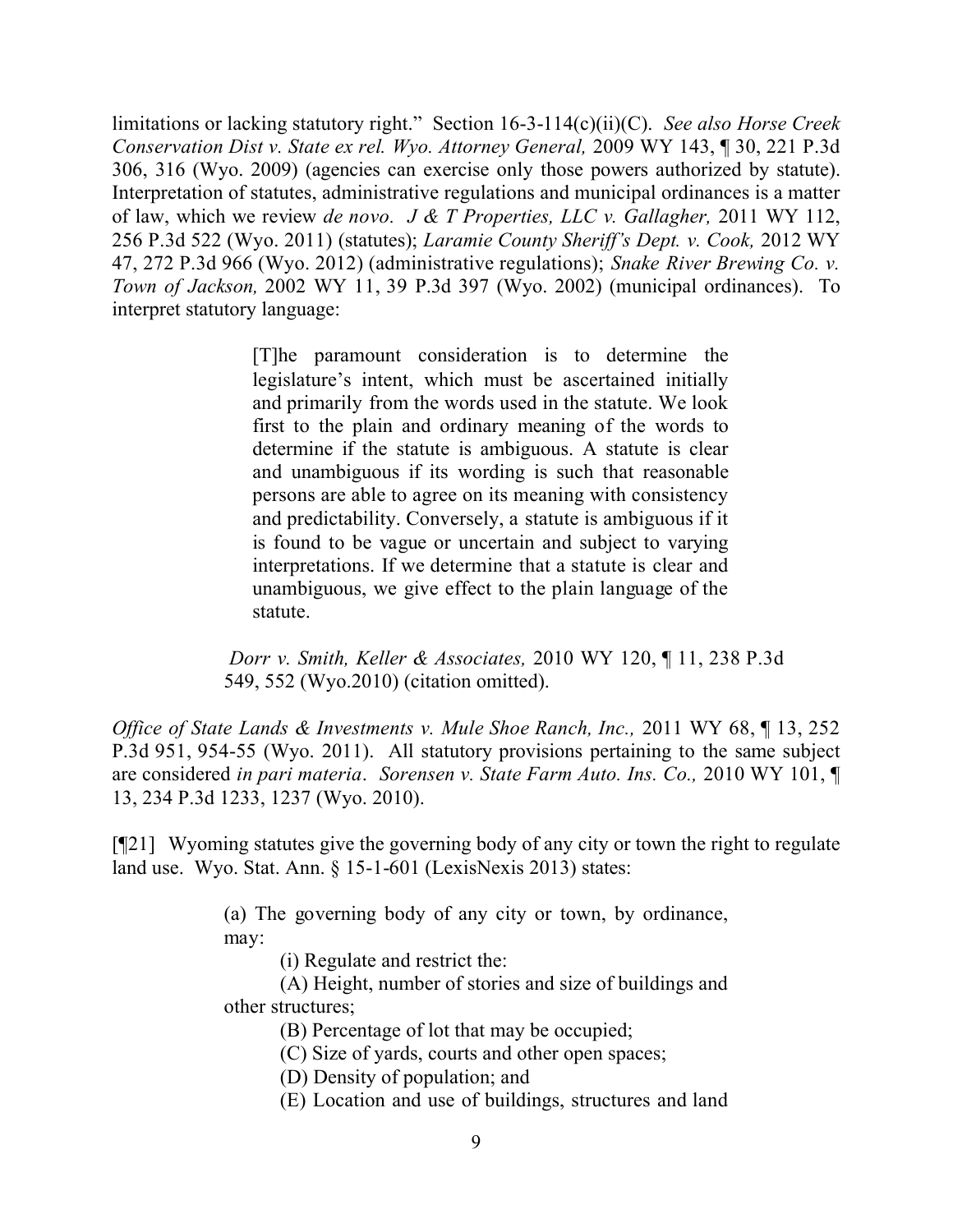### for trade, industry, residence or other purposes.

(ii) Establish setback building lines.

(b) The governing body may divide the city or town into districts of such number, shape and area as it deems necessary, and within those districts it may regulate and restrict the erection, construction, reconstruction, alteration, repair or use of buildings, structures or land.

(c) Regulations may differ from one (1) district to another but shall be uniform for each class or kind of buildings within a district.

(d) All regulations shall be made:

(i) In accordance with a comprehensive plan and designed to:

(A) Lessen congestion in the streets;

(B) Secure safety from fire, panic and other dangers;

(C) Promote health and general welfare;

(D) Provide adequate light and air;

(E) Prevent the overcrowding of land;

(F) Avoid undue concentration of population; and

 (G) Facilitate adequate provisions for transportation, water, sewerage, schools, parks and other public requirements.

(ii) With reasonable consideration, among other things, of the character of the district and its peculiar suitability for particular uses;

(iii) With a view to conserving the value of buildings and encouraging the most appropriate use of land throughout the city or town; and

(iv) With consideration given to the historic integrity of certain neighborhoods or districts and a view to preserving, rehabilitating and maintaining historic properties and encouraging compatible uses within the neighborhoods or districts, but no regulation made to carry out the purposes of this paragraph is valid to the extent it constitutes an unconstitutional taking without compensation.

[¶22] Wyo. Stat. Ann. § 15-1-605 (LexisNexis 2013) directs the mayor, with the consent of the governing body, to appoint a board of adjustment to govern land use decisions. For our purposes, the board of adjustment has the statutory power to "[h]ear and decide special exemptions to the terms of the ordinance upon which the board is required to pass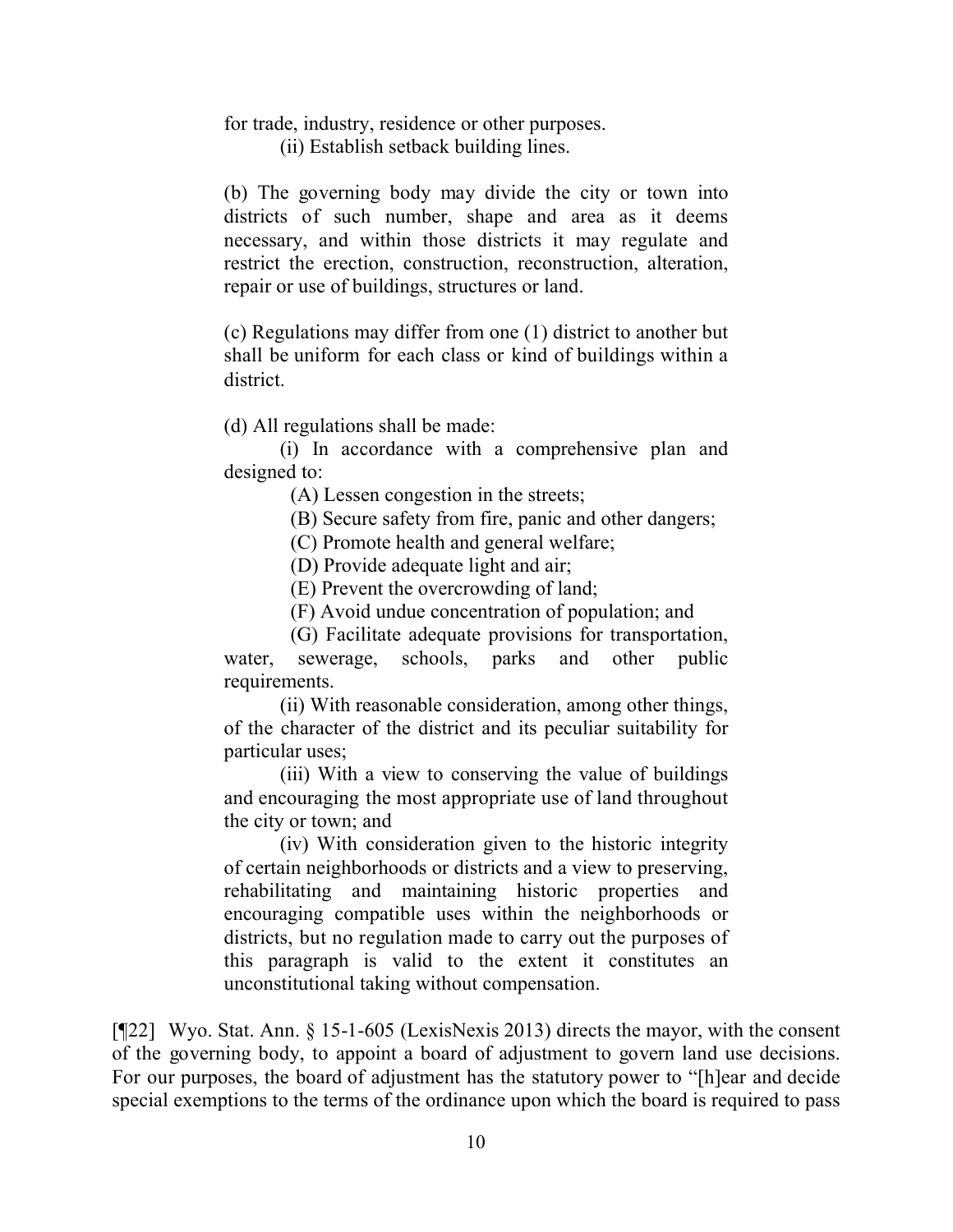under the ordinance[.]" Wyo. Stat. Ann. § 15-1-608(b)(i) (LexisNexis 2013). *See generally State of Wyo. ex rel. Epp v. Mayor of Dubois,* 894 P.2d 590, 596 (Wyo. 1995) (emphasizing the discretionary power of the board of adjustment in considering special exemption requests).

[¶23] Consistent with its statutory authority, the Sheridan City Council adopted zoning ordinances, appointed the Board, and adopted procedures for special exemptions. Sheridan Zoning Ord. § 4.1 pertains to the R-1 Residence District, within which the Bernard and Tarver properties are located:

# **4.1 R-1 Residence District.**

A. *Use Regulations.* The following uses shall be permitted:

1. One-family dwelling.

2. Public park, playground and fair grounds.

3. Public library, museum and community building.

4. Public and private school, elementary and high, college.

5. Church or other place of worship. Parish house.

6. Municipal, county, state or federal building, except for such uses as warehouse, garage or other uses customarily carried on as a business.

7. Water supply reservoir, well, tower or filter bed.

8. Telephone exchange where no public business

office and no repair or storage facilities are maintained.

9. Railway right of way not including railway yards. Passenger station.

10. Agriculture, gardening, and nursing for the propagation of plants.

11. Home occupations as defined herein.

12. Accessory buildings and uses customarily incidental to any of the above uses.

[¶24] Subsections B. and C. of § 4.1 set out height and area regulations for the R-1 Residence District. Subsection D. delineates the permissible special exemptions:

- D. Special Exemptions allowed within an R-1 Residence District:
	- 1. Bed and breakfast.
	- 2. Funeral home or mortuary.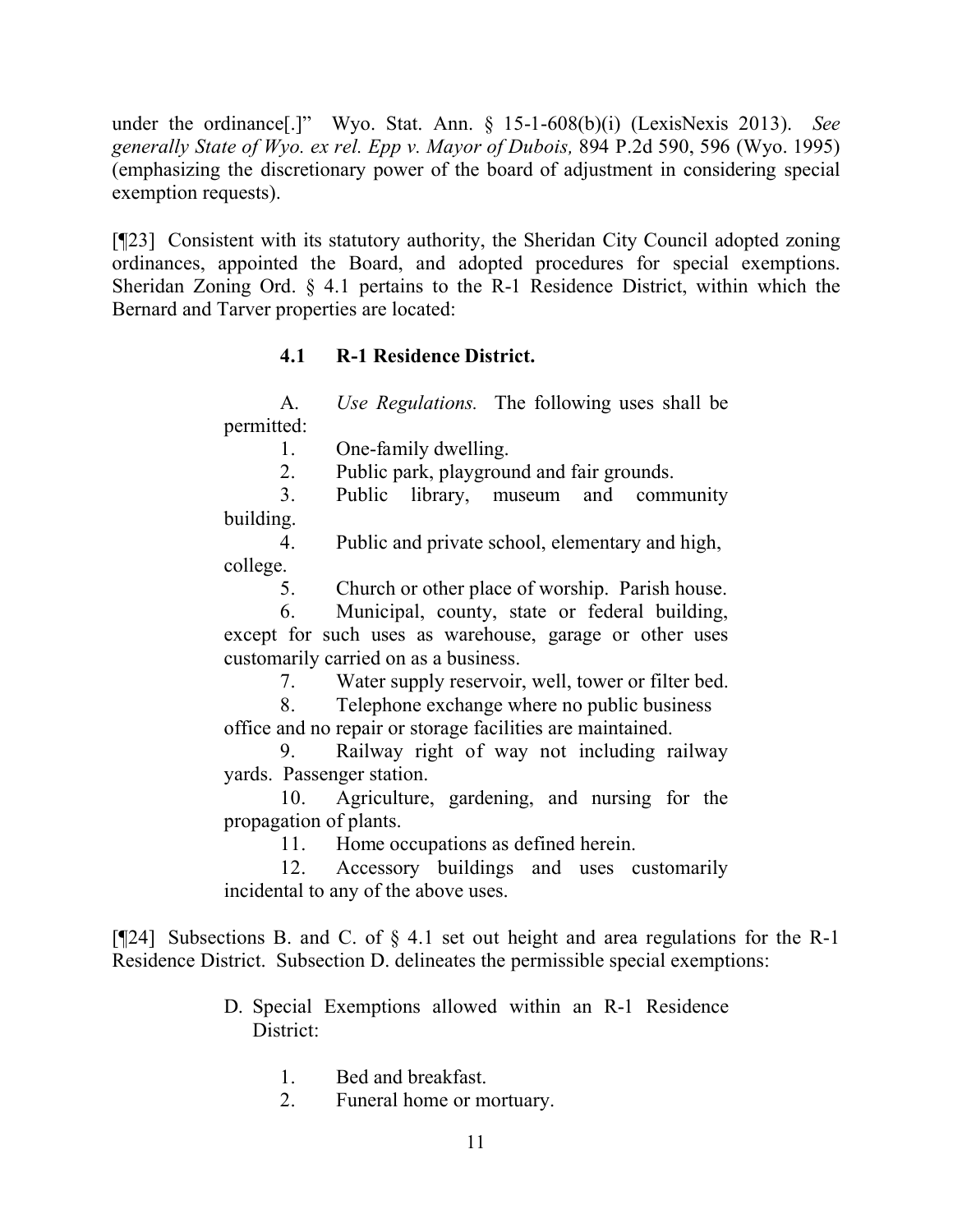3. Hospital, sanitarium, or clinic, not including animal hospitals.

- 4. Home for the children or aged.
- 5. Offices offering professional services.

[¶25] The Board considers applications for special exemptions to the zoning ordinances under Sheridan Zoning Ord. ¶ 14.2, which states in relevant part:

> 2 . . . In granting special exemptions, the board shall find the following:

- (a) The exemption requested is listed as an allowed special exemption within the zoning district in which the property is located.
- (b) The use is consistent with the goals, policies, and recommended future land use of the adopted master plan.
- (c) The granting of the exemption is in harmony with the general purposes and intent of the ordinance and will not be injurious to the neighborhood or otherwise detrimental to the public welfare.

[¶26] The parties agree that there are no parking regulations specifically applicable to existing structures in the R-1 Residence District or to special exemptions in the R-1 district. The question, therefore, is whether the board has the power to regulate parking in order to ameliorate any injurious ramifications of a special exemption. The definition of "special exemption" in the Sheridan City Ordinances, which we read *in pari materia*  with the list of special exemptions, provides an answer to this question.

> Special Exemption. A special exemption is a certain use as listed in Sec. 4.1 [the R-1 Residence District] . . . of this code which may be harmonious *under special conditions* and in specific locations within a zone, but may not be allowed under the general conditions of the zone as stated in this code. A special exemption must be authorized by the Board of Adjustment after appropriate findings.

Sheridan Zoning Ord. § 2 (revised by Sheridan Ord. No. 1812) (emphasis added). In *Northern Laramie,* ¶ 76, 290 P.3d at 1088, we stated that the agency had the power to impose special conditions on an industrial siting permit because the relevant statutes referenced such power. The same rationale applies here. Given that the ordinance defining special exemption refers to special conditions, the Board is entitled to impose appropriate conditions.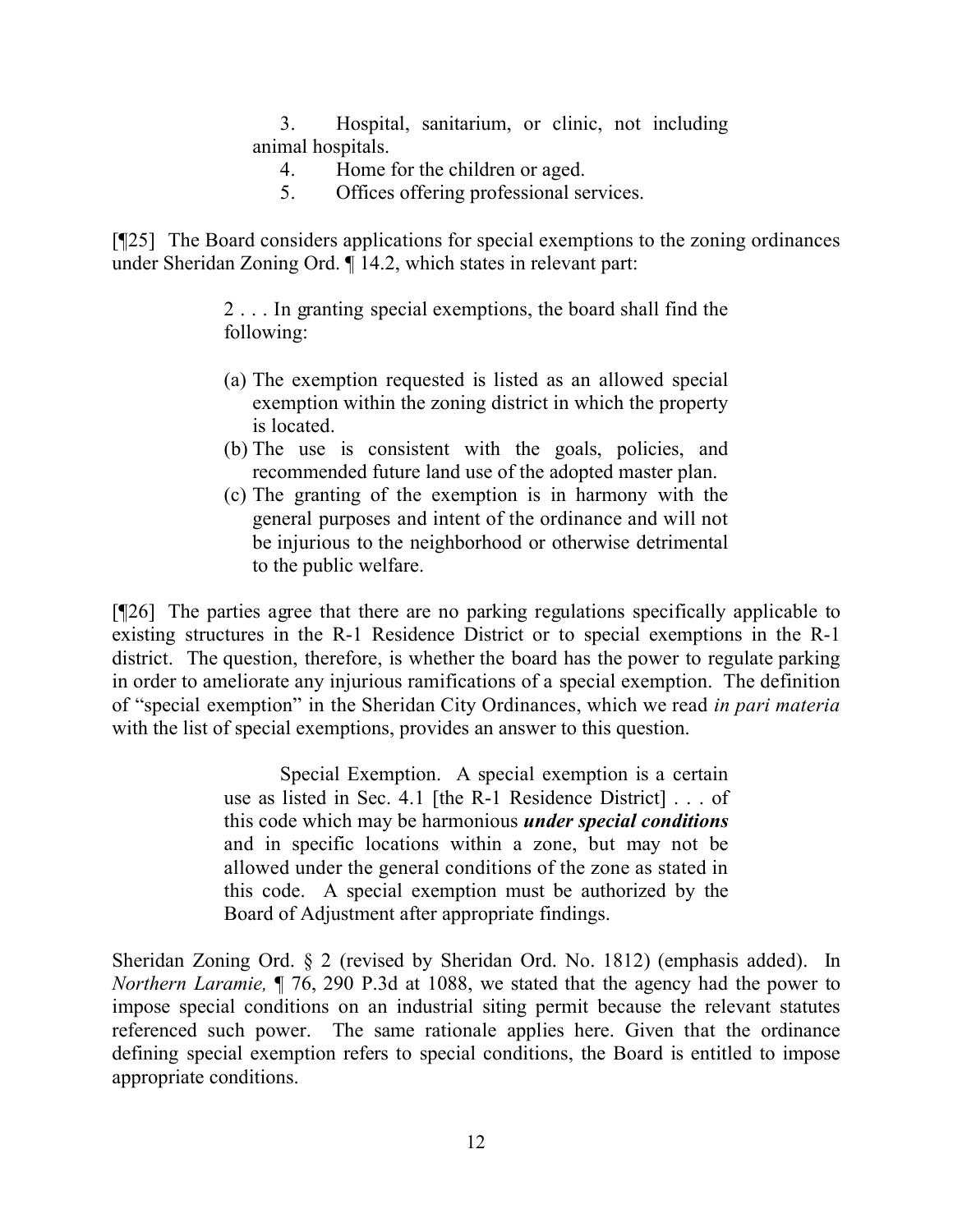[¶27] Parking is undoubtedly something which is within the power of the City Council and Board of Adjustments to regulate. In fact, there are other provisions of the ordinances which specifically address parking requirements. *See, e.g*., Sheridan Zoning Ord. §§ 10.16; Sheridan Ord. No. 826. It is true that the R-1 Residence District rules do not impose any parking requirements on existing structures. However, the very nature of a special exemption is to allow a use that technically is not permitted by the general zoning laws, provided the underlying goals of the zoning ordinances can be met with specific terms of use. In *Laramie River Cons. Council v. Industrial Siting Council,* 588 P.2d 1241, 1255 (Wyo. 1978), we approved the Industrial Siting Council's use of conditions in a permit as "an appropriate way to resolve certain areas in which absent such a commitment the [ISC] might be concerned as to the potential for injury to the inhabitants . . .". Given the ordinances allow special exemptions to be conditioned and parking is within the purview of zoning authorities, we conclude the Board had the power to impose parking restrictions on the Bernards' bed and breakfast as a condition of granting the special exemption.

# *C. Compliance with Requirements for Granting a Special Exemption*

[¶28] The Tarvers claim the Board erred when it concluded the Bernards' application complied with the requirements for granting a special exemption. The substantial evidence standard of review applies to the agency's evidentiary determinations after a contested case hearing.

> When the burdened party prevailed before the agency, we will determine if substantial evidence exists to support the finding for that party by considering whether there is relevant evidence in the entire record which a reasonable mind might accept in support of the agency's conclusions. . . . If, in the course of its decision making process, the agency disregards certain evidence and explains its reasons for doing so based upon determinations of credibility or other factors contained in the record, its decision will be sustainable under the substantial evidence test. Importantly, our review of any particular decision turns not on whether we agree with the outcome, but on whether the agency could reasonably conclude as it did, based on all the evidence before it.

*Dale*,  $\sqrt{22}$ , 188 P.3d at 561. The agency's conclusions of law are, of course, subject to *de novo* review. *Id., ¶* 26, 188 P.3d at 561-62.

[¶29] As we stated in Paragraph 25, above, the Board must make three findings in order to grant a special exemption. The first requirement is that the exemption is allowed within the zoning district. Sheridan Zoning Ord. § 14.2(a). There is no question this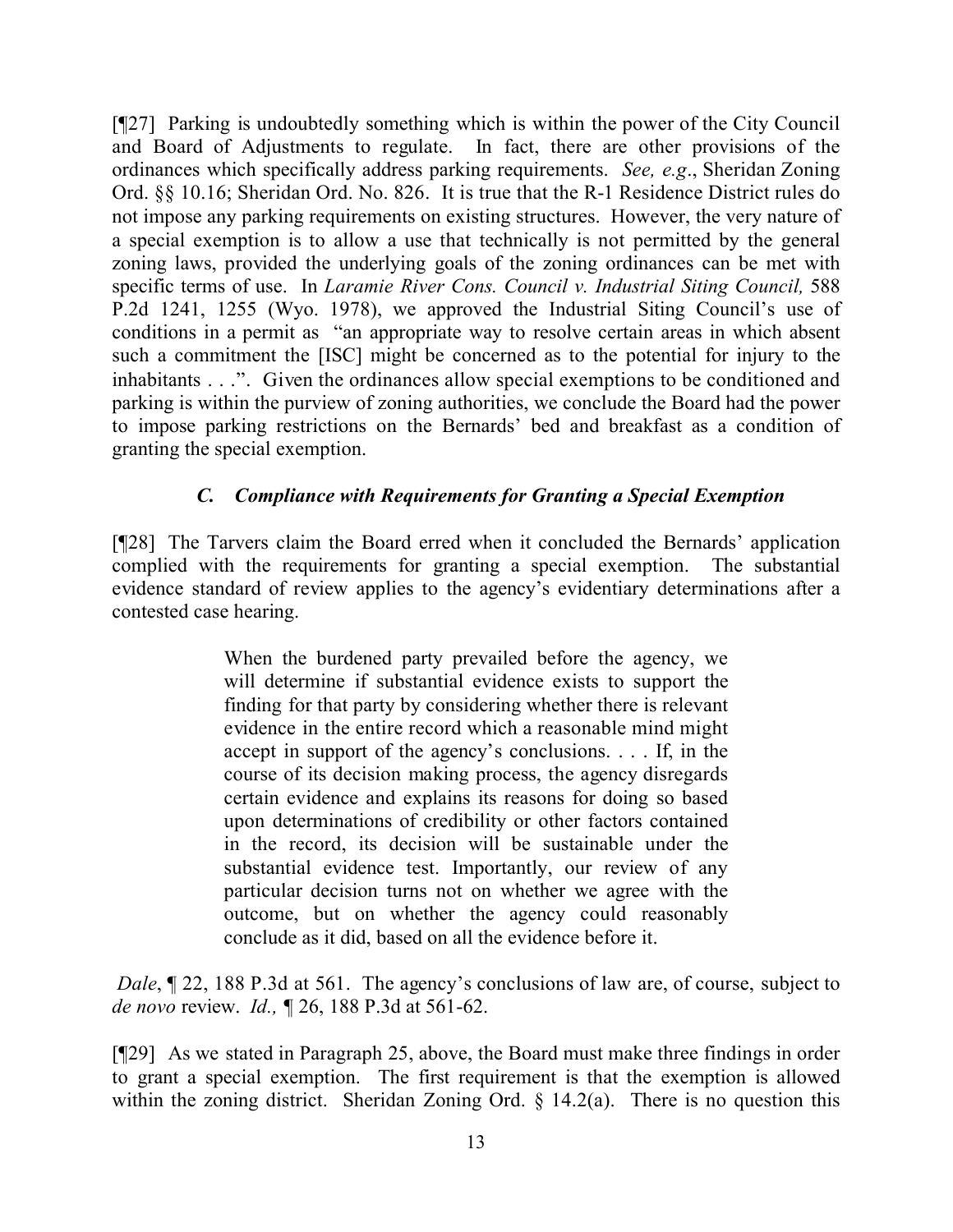requirement was satisfied because a bed and breakfast is listed as an allowed special exemption in the R-1 Residence District. Sheridan Zoning Ord. § 4.1(D).

[¶30] The second requisite finding is "[t]he use is consistent with the goals, policies, and recommended future land use of the adopted master plan." Sheridan Zoning Ord. § 14.2(b). Wyo. Stat. Ann. § 15-1-501 *et seq*. (LexisNexis 2013) directs the planning commissions of municipalities to adopt master plans for the physical development of the municipalities. The master plans must include, among other things, zoning plans for regulation of the use of private and public structures. Wyo. Stat. Ann.  $\S$  15-1-503(a)(v) (LexisNexis 2013).

[¶31] The City of Sheridan adopted a master plan in 2001 entitled "Vision 2020 Sheridan County Growth Management Plan." The master plan includes three themes, each of which includes goals and implementation strategies. The three themes are:

- Theme 1. Maintain a community character that preserves the quality of life, values and traditions of the area.
- Theme 2. Enable planned growth throughout Sheridan County.
- Theme 3. Initiate guidelines and standards to achieve predictable and consistent land use and development.

[¶32] The Tarvers seem to concede that the Board's decision properly found that the Bernards' application met Theme 1, and they state in their brief that Theme 3 is not relevant to this dispute. They claim, however, there is no evidence the Bernards' bed and breakfast complies with Theme 2 of the master plan. They direct us to Goal B of Theme 2, which states:

> Goal B. Plan for Orderly Commercia<sup>[1]</sup> Development

# BACKGROUND

It is recognized that as the population of Sheridan grows, additional commercial and industrial locations will be required. Commercial centers that are compatible with the character of the area are the desired configuration of new commercial development. . . .

The relevant implementation strategies state: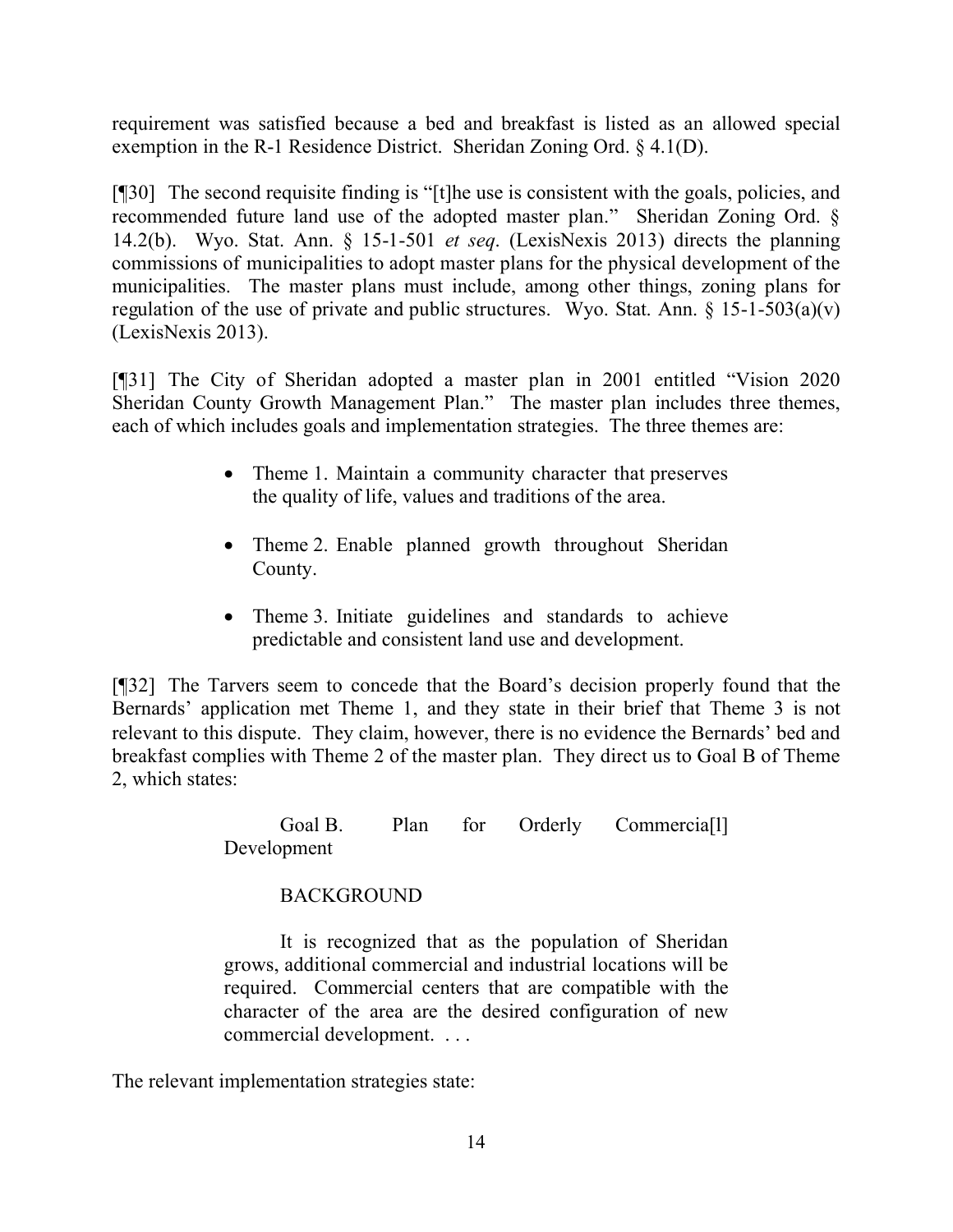2.B.1 Access to commercial development should be carefully planned and controlled to make the most efficient use of public street and road improvements and reduce conflicts.

2.B.4 The encroachment of commercial establishments into residential areas and the growth of shallow strip commercial development should be discouraged, while recognizing that certain types of commercial uses must be located with good accessibility to major highways.

The Tarvers argue that because the "recommended future land use" in the master plan discourages the encroachment of commercial establishments in residential areas, the Bernards' bed and breakfast cannot be allowed in the area zoned as an R-1 Residence **District** 

[¶33] The Board responded to the Tarvers' argument in its order:

5. In arguing that a bed and breakfast is inconsistent with the master plan, the Tarvers[] argue that the master plan provides in relevant part that "The encroachment of commercial establishments into residential areas . . . should be discouraged" and that the Bernards' bed and breakfast is by definition "commercial development" because it is a building where services are delivered. The Board believes differently.

The master plan only provides that encroachment of commercial establishments should be "discouraged," not restricted or completely limited. By virtue of the fact that the ordinances allow limited exemptions to R-1 Residential District neighborhoods, the Board can only conclude that while commercial development in an R-1 area is discouraged. it is not [altogether] restricted and should be allowed in certain limited exceptions. It is also notable that, of the allowed exemptions in an R-1 Residential District (i.e. funeral home or mortuary, hospitals, sanitarium, or clinic, not including animal hospital, home for the children or aged, offices . . . offering professional services), a bed and breakfast is arguably the least commercial.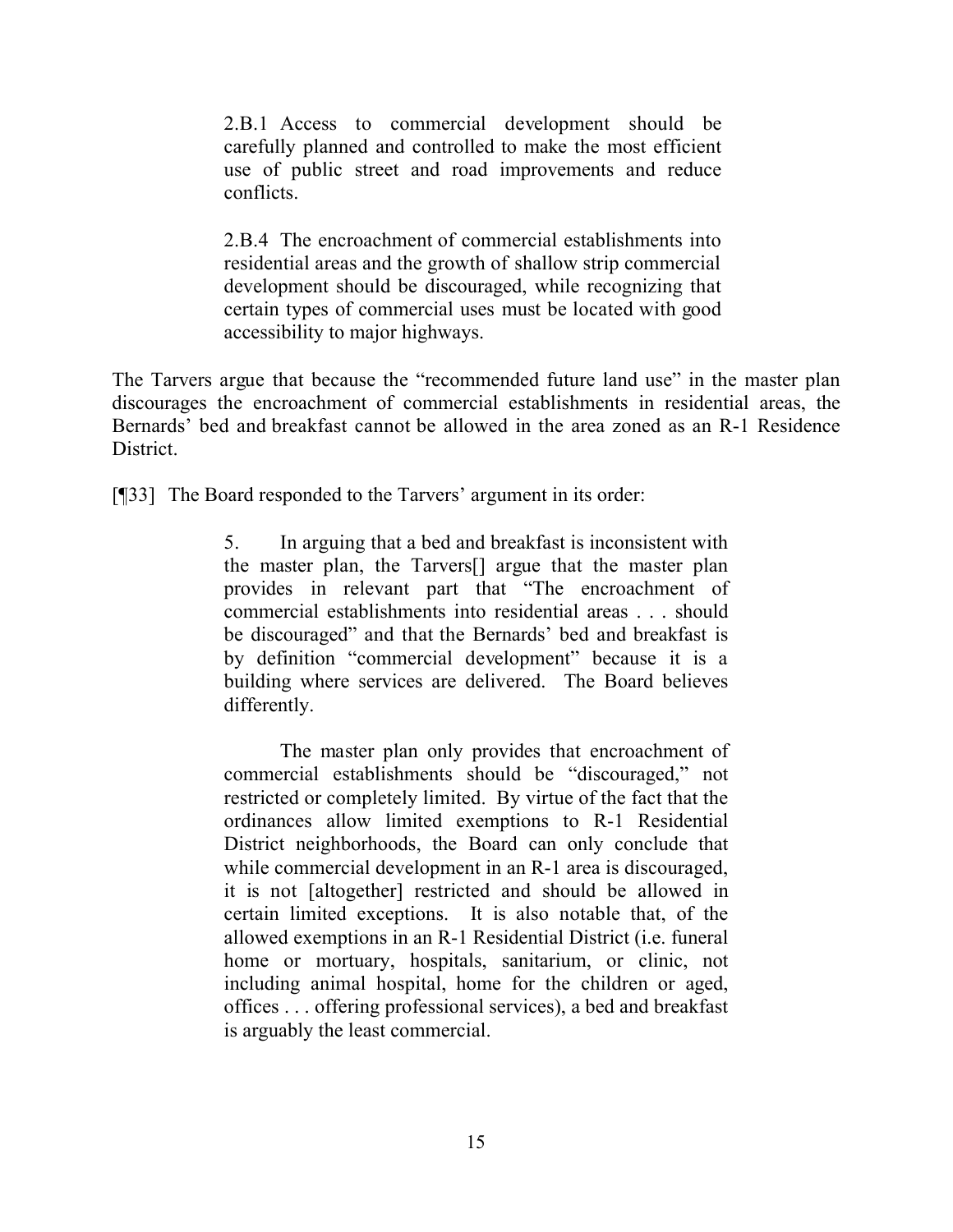[¶34] Bed and breakfast is defined in the Sheridan ordinances as "[a] service of providing lodging with breakfast in exchange for payment in a residential dwelling." A bed and breakfast is unquestionably "commercial development" as that term is broadly defined in the master plan as "all land and buildings where products, goods, or services are delivered or rendered."

[¶35] As the Tarvers point out, the master plan states that commercial development in R-1 areas is discouraged. It does not, however, state that it is prohibited. Considering the ordinances as a whole and in harmony with one another as required by our statutory interpretation jurisprudence, it is clear the governing body did not intend to completely ban bed and breakfasts in residential areas. The ordinances would not have listed bed and breakfast as an allowed special exemption in the R-1 Residence District if it was prohibited. Moreover, the very definition of a bed and breakfast as "lodging" within a "residential dwelling" implies that it will be a type of commercial establishment located within a residential zoning district. The Tarvers' interpretation of the master plan's discouragement of commercial development in residential areas would convert the word "discourage" into "prohibit." That clearly was not the intent of the governing body when it provided a specific process for approval of bed and breakfasts in the R-1 Residence **District** 

[¶36] Robert Briggs, the planning director for the City of Sheridan, testified at the contested case hearing about how restricted commercial development may be allowed within an R-1 district while remaining consistent with the master plan:

> Q. And is it correct to say that Vision 2020 is not a zoning document?

> A. It is not a zoning document. It is a policy plan which makes recommendations regarding land use and development. It's a zoning document in the sense that, as all land use and master plans have a connection to the City's adopted zoning ordinance, that it should – that they should be consistent with each other and inform each other. The master plan is intended to create the philosophical basis or the community's – a reflection of the community and what they'd like to see expressed in the zoning ordinance.

> Q. So I misspoke. Probably the more pointed question would be, it has no enforceable regulation in Vision 2020. Is that correct?

> A. To my – no. It's a policy document of recommendations. And there are elements of the code which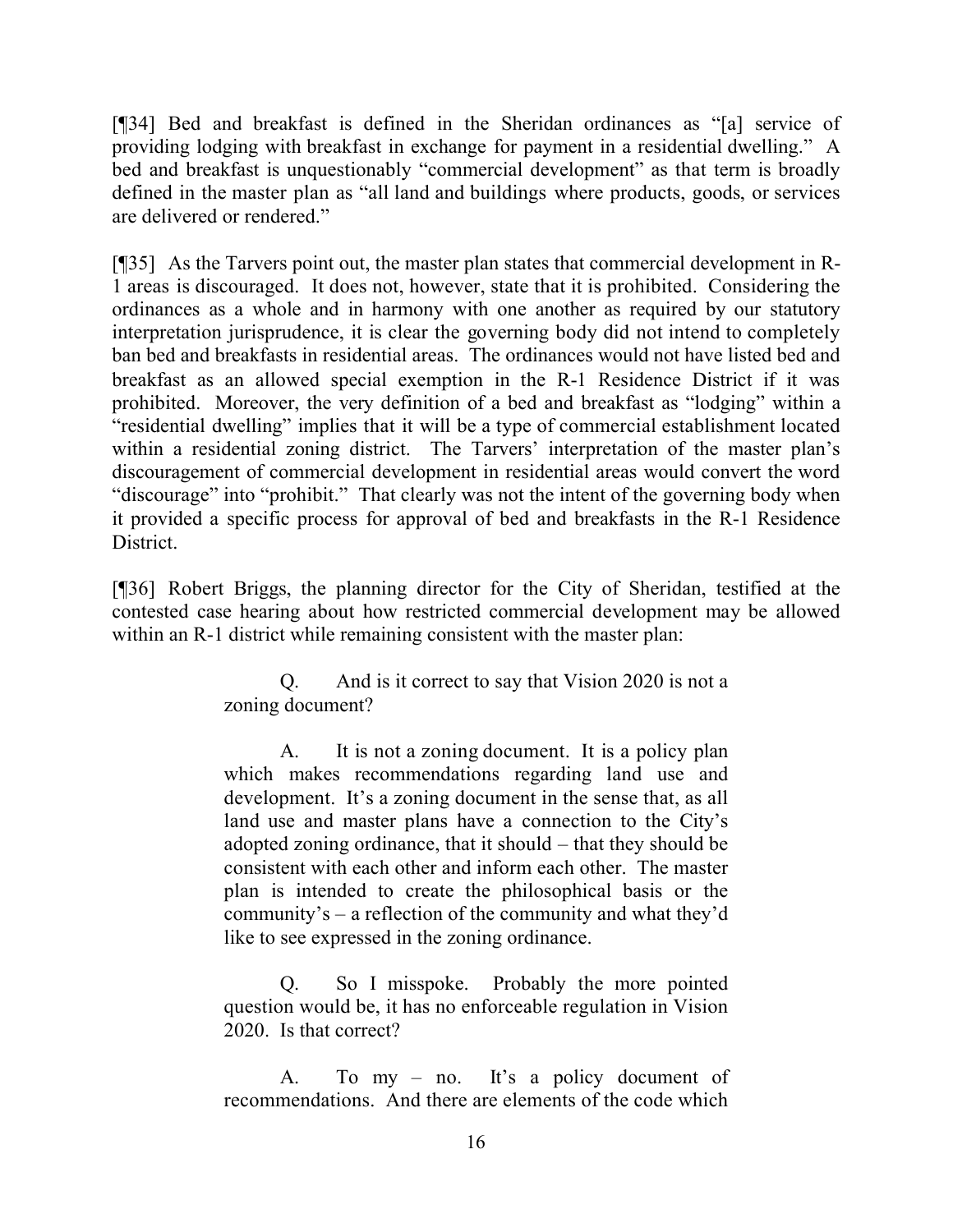require consistency with the plan. But in and of itself, it is not a regulatory document.

Q. Have you been to the Bernards' home, the subject of this application?

A. I have.

. . . .

Q. Aside from the site visit, you reviewed the Vision 2020 plan in conjunction with this application. Is that true?

A. That's correct.

Q. What other materials did you review? Did you review the application . . . ?

A. I did.

Q. What other materials did you review in forming your analysis of the special exemption application?

A. I reviewed municipal code, in particular, the sections relating to R-1 zoning, the Board of Adjustments' approval of special exemptions and the definitions portion of the zoning ordinance. I also referenced professional documents . . .

. . . .

Q. And as to Requirement Number 2, which we've discussed, the use is consistent with goals, policies and recommended future land use as adopted in Vision 2020, what was your analysis of this application for exemption in conjunction with your review of Vision 2020?

 A. Reviewing a special exemption in consideration with this particular clause of City code is interesting in that special exemptions are actually conditional uses. So you will never find in an adopted plan – or, I would say it would be extremely rare to find in an adopted plan something that actually calls out an area, in particular for a specific special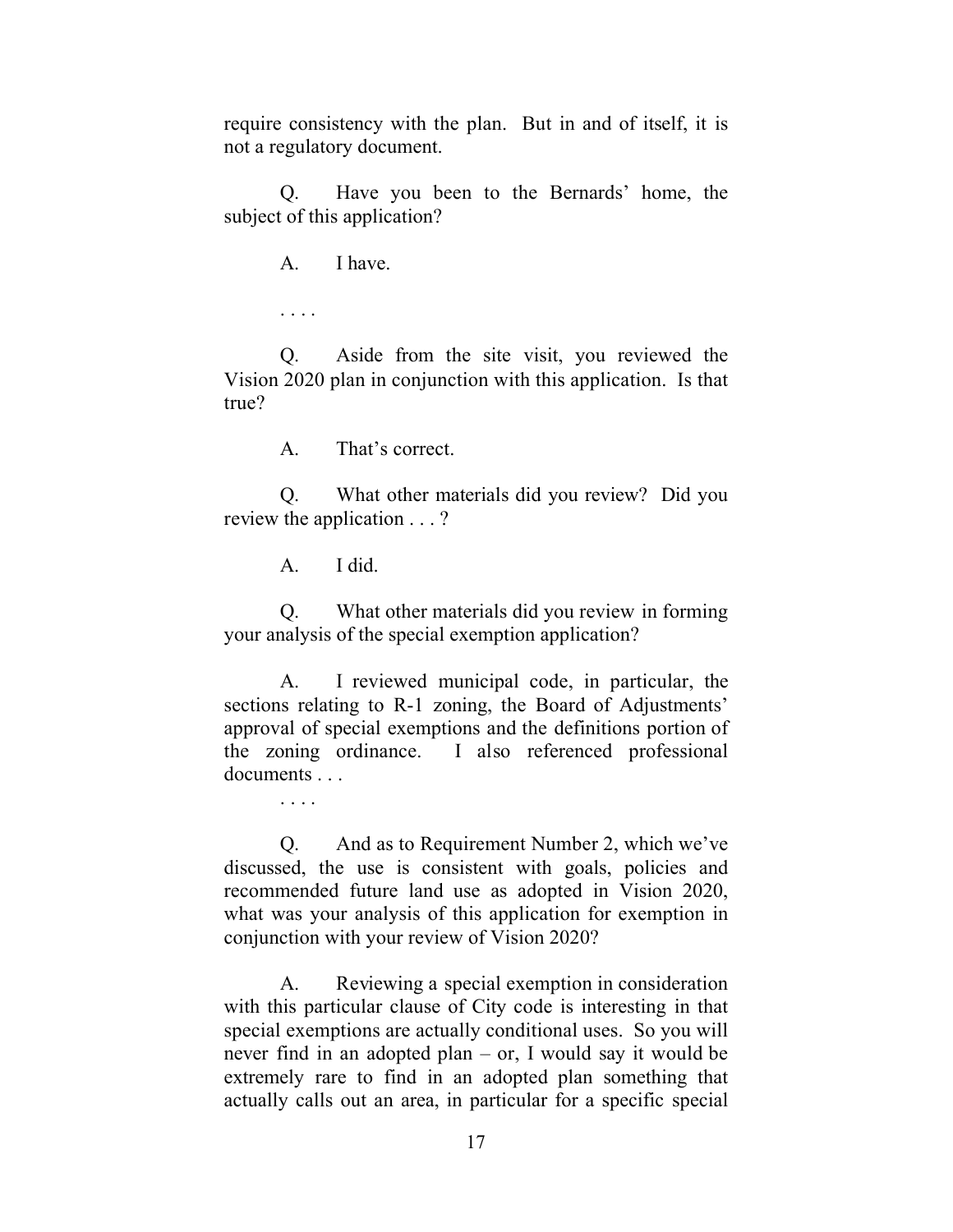exemption. And so my purpose in reviewing this section was to review the goals and objectives of that plan which are pertinent and also to look at -- Vision 2020 does not contain a future land use map, per se. What it does is it contains an inventory of existing land uses, and then those policy goals and recommendations revolve around development within those existing land use categories.

So I first conducted a review of the various goals and objectives and settled on the most relevant, at least in my mind, goal of that plan, which was to ensure the compatibility of new development and redevelopment with community values and existing development. And in looking at that, what I first did – what I did is recognizing that, by virtue of being listed as an allowed use in an R-1 zoning district, that meant that, at least in the mind of the crafters of our zoning ordinance, that a bed and breakfast, if operated properly, it's possible for that to be a use which is in harmony with the existing uses of an R-1 neighborhood.

And so that was kind of, I think, the general thrust of what I homed in on in terms of comparing it to the Vision 2020 plan.

Q. And so, essentially, it's allowed as an exemption in the zoning, and thus, you believe it was compatible with the zoning to have a bed and breakfast, compatible with the Vision 2020?

A. That's correct.

[¶37] Mr. Briggs noted the master plan did not include a future use map, but his testimony demonstrated that the city officials weighed the policies for community growth set forth in the master plan with the requested special exemption, keeping in mind that the use as a bed and breakfast would be outside the typical uses within the R-1 zoning district. He explained how the special exemption criteria worked together to ensure that any non-conforming use would not be detrimental to the neighborhood. Although he did not use the precise language of Theme 2 of the master plan, there is no question that he took into account the general discouragement of commercial development in residential areas.

[¶38] Recognizing that commercial development is out of the ordinary in residential areas, Mr. Briggs addressed the parking issues for the Bernards' bed and breakfast to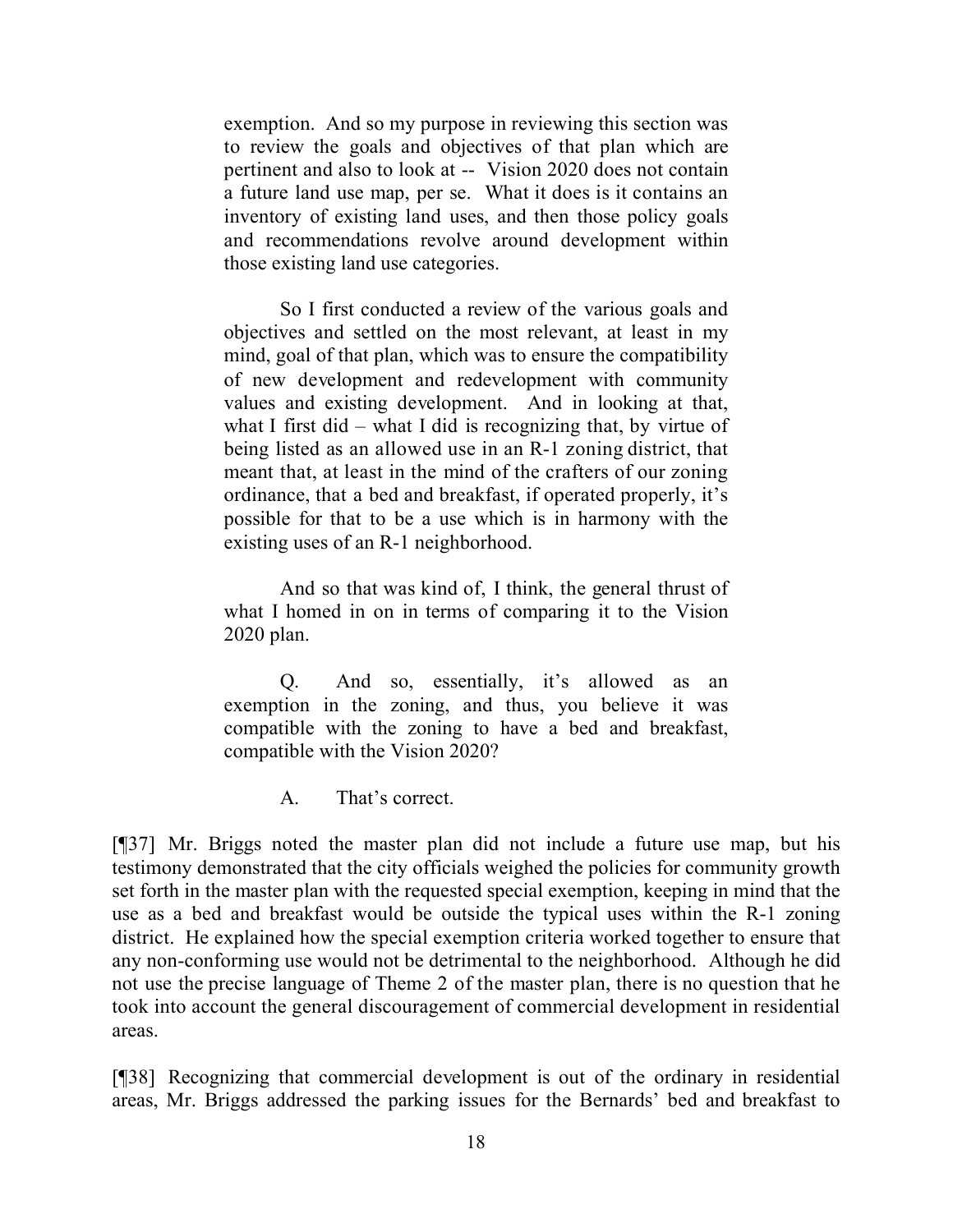bring it into compliance with the third special exemption criterion, i.e. that it not be injurious to the neighborhood. The Bernards were agreeable to entering into restrictive covenants governing parking for their property, and the Board conditioned the special exemption upon the recording of appropriate restrictions.

[¶39] The Tarvers also expressed concern that allowing the Bernards a special exemption for a bed and breakfast would lead to "creeping commercialism" because the Board would not be able to deny future requests for bed and breakfast establishments or similar special exemptions. The Board addressed this argument as follows:

> 14. The Tarvers have argued that granting the Bernards' application for a special exemption will create a precedent for other commercial establishments to move into the R-1 Residential District where the Bernards' residence is located. This testimony is speculative and unsupported by any evidence contained in the record before this Board. The Board has discretion to grant or deny applications for special exemptions and will do so on a case-by-case basis given the merits of each application as they relate to the requirements for granting special exemptions. By granting the Bernards' application, the Board is in no way bound to grant future applications for a special exemption.

[¶40] Each application must meet all of the requirements set out in the ordinances for granting a special exemption. As we stated earlier, the Board has discretion in granting special exemptions. *See Epp,* 894 P.2d at 596. In conducting its discretionary analysis, the Board may find that the fact a special exemption has already been granted in a neighborhood weighs in favor of or against future applications for special exemptions. The Tarvers have not demonstrated how allowing one special exemption would change the nature of their neighborhood, leading to an influx of other nonconforming uses. In addition, Mr. Bernard testified about the efforts they had made to keep the commercial nature of their enterprise discrete, including inconspicuous signage, landscaping typical of the rest of the neighborhood, etc.

[¶41] We conclude the record contains relevant evidence which a reasonable mind might accept in support of the Board's determination that the Bernards' use of their property as a bed and breakfast met the standards set out in the relevant statutes and city ordinances. The Board's finding that the Bernards' bed and breakfast, with the parking restrictions, was consistent with the City's master plan is in accordance with law and supported by substantial evidence. The Board properly applied its discretion in concluding the Bernards were entitled to a special exemption, and we will not interfere with that decision.